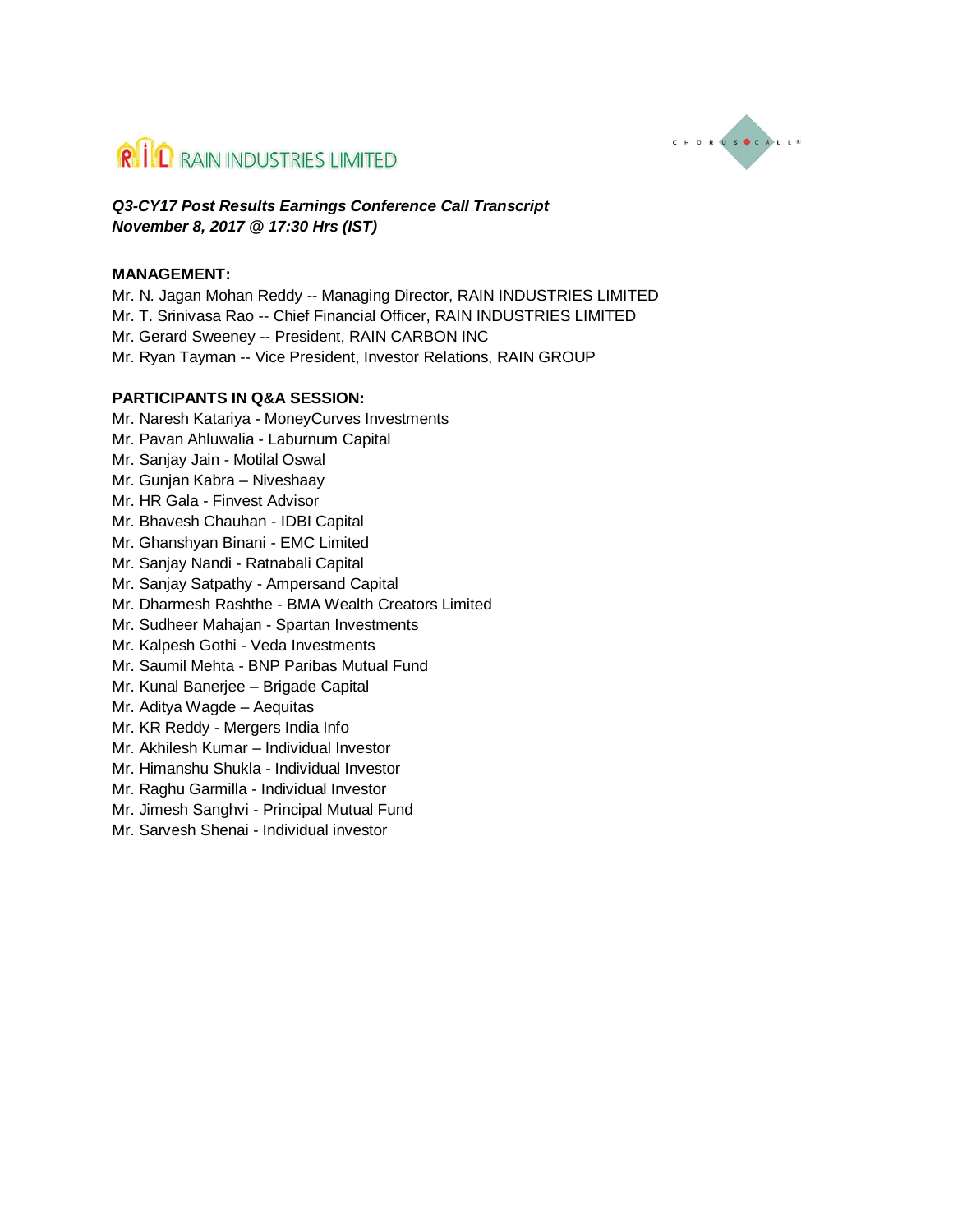**Moderator:** Good evening and welcome to RAIN INDUSTRIES LIMITED Q3 FY 17 earnings conference call. I will now turn the call over to Ryan Tayman, Vice-president, Investor Relations, RAIN!

- **Ryan Tayman:** Thank you, Good Evening everyone. I welcome all the participants to the Third Quarter 2017 Earnings Conference Call of RAIN INDUSTRIES LIMITED. Speakers on today's call are Jagan Reddy Nellore, Managing Director of RAIN INDUSTRIES LIMITED, Gerard Sweeney, President of RAIN CARBON INC., and T. Srinivasa Rao, Chief Financial Officer of RAIN INDUSTRIES LIMITED. During the call, management will be referencing and discussing a slide show presentation which is available for viewing on our website at www.rain-industries.com in the Investor relations section. We recommend viewing this presentation while listening to management's discussion. Before we begin I would like to mention that some of the statements made in today's discussion may be forward looking in nature that could be affected by certain risks and uncertainties. The Company's actual results could differ materially from such forward-looking statements. Now if you could turn to slide 3 and I would request Jagan to provide an update on the performance of the RAIN Group in the third quarter of 2017, over to you Jagan.
- **N. Jagan Mohan Reddy:** Thank you, Ryan. A very good evening to all the participants. RAIN is pleased with the improved performance during the Third Quarter of 2017 compared to the Third Quarter of 2016 related to enhanced capacity utilization of the carbon business. While the cement business was stable, the performance of the chemical business was weaker in this Quarter. In the Third Quarter of 2017, RAIN achieved Consolidated Revenue of ₹30.39 Billion; Consolidated Adjusted EBITDA of ₹6.81 Billion; and Consolidated Net Profit of ₹2.46 Billion. In spite of the unfavorable foreign exchange impact due to the US Dollar depreciating against the Rupee the performance improved in the Third Quarter of 2017. We continue to benefit from our strategic initiatives aimed to de-risk and de-commoditize our businesses over the last few years. In addition, the functional integration of our global teams enabled us to optimize raw material management, drive cost reductions, and increase capacity utilization to capture value in the improved market conditions.

Moving to slide 4, as discussed last quarter, the Company completed 6 key capital projects in the last two years and these projects continue to operate as planned and are contributing to our improved performance. We continue to evaluate bottlenecks at our existing production facilities in order to expand capacity utilization. This allows the Company to maximize our performance with minimal investment as was done at our Distillation Plant in Hamilton, Canada. With just under \$2 Million of capex investment, we were able to push the production to its rated capacity. Each of these projects are contributing to the Company's sustainable performance with year over year improvements.

Now Gerry Sweeney will take you through the industry developments on the next slide, Gerry….

**Gerard M Sweeney:** Thank you Jagan and good evening everyone it is a pleasure to speak with you all again. Moving to Slide 5; in the upper left bar chart as discussed in prior quarters, Aluminum demand is expected to grow at 5.2% YOY in 2017 with a Cumulated Average Growth Rate of about 3.4% over the five year period from 2016-21. Likewise, Aluminum production worldwide is expected to continue to expand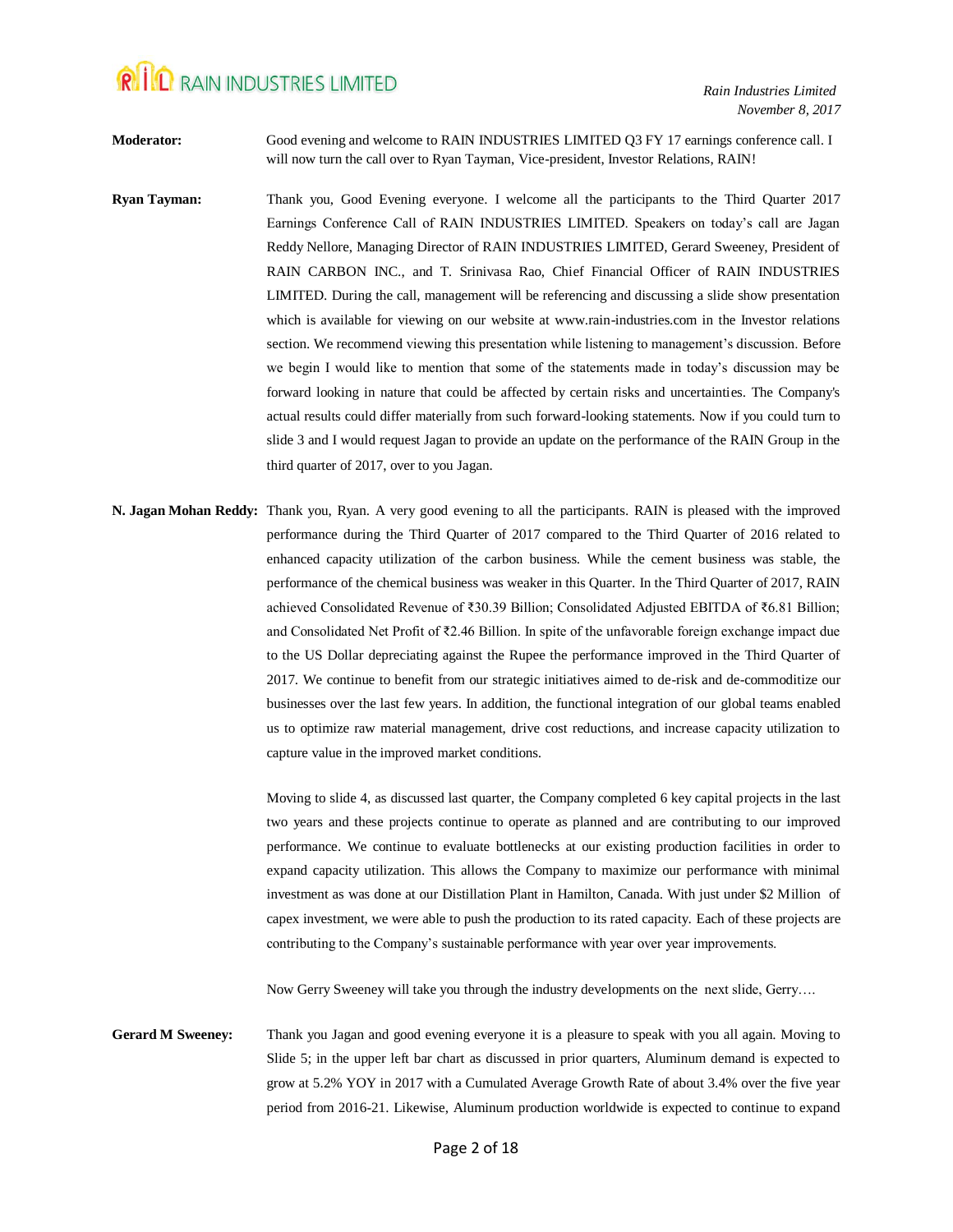over the period to meet this demand growth. Some of these additional productions will likely come from western restarts, while the remainder will come from new projects. This is attributable to the Chinese building new capacities and then taking out smaller, less efficient capacities. These future Chinese closures are not traditionally considered in the forward production projections. Also not represented in this bar chart are the announced winter curtailments in China for this year, as well as the future years. It is impossible at this time to clearly define the exact amount of impact these curtailments will have in the future, but we will be watching closely as we see the first year of implementations occurring now. I have just returned from China, and even locally there is little knowledge on the extent of curtailments except the belief that the central government is serious about controlling pollution in large cities.

On the upper right, we see the continued positive movement in the LME Aluminum price, trending above \$2,000 a ton. Perhaps most bullish on this graph, is the steady decline in LME inventory levels which has supported the upward trajectory of Aluminum prices over the long term. The September inventory numbers reflect that only one week of available aluminum demand is stored in global LME warehouses. The lower LME Inventories and higher Aluminum prices, coupled with expected environmental regulations impacting Smelting Costs for Chinese Aluminum smelters this winter, has led to bullish discussion among western Aluminum majors to re-start idle Smelters in North America and Europe. On the lower left, Fuel Oil prices in the Third Quarter 2017 improved slightly maintaining their strong gains over the last year. Fuel Oil prices have increased by 27% compared to Third Quarter 2016. Commodities such as Benzene and Ortho-Xylene have followed a similar increasing price trend which has a positive effect on our "Other Carbons Products" revenues and earnings, especially our BTX and Carbon Black products.

On slide 6, Asian Primary Aluminum Demand is up 14% in the most recent industry updates. It will be interesting to watch developments this winter from the initiatives that were taken for environmental protection by the regulators such as the National Development and Reform Commission (NDRC) and Ministry of Environmental Protection (MEP), which will impact smelting and calcination capacities within China. The overall consensus is that reforms will hit CPC producers more directly than smelters because of the ability to have stockpiled anodes, and even to buy them in from other regions within China. One clear trend on the upper right of the slide, is the slowing of exports of CPC from China this year, which has driven volumes at our Indian calciner and the region in general. In North America, the strong trend on aluminum prices, as well as continued drop in LME inventories, is fueling the announced restart of Alcoa's Warrick smelter in Indiana, and Century Aluminium is actively exploring restarting a Potline at its Mt. Holly, South Carolina facility.

On slide 7 you will see Q3 Sales volumes in the carbon segment increased significantly YOY related to market demand as discussed on the previous slides. CPC sales volumes increased by 32% due to full utilization of our India blend strategy, coupled with our SO2 scrubber investments over the last few years, which contributed to a significant increase in capacity utilizations in the US calcination facilities. The CTP and Other Carbon Products volumes improved by 11% and 16% respectively, due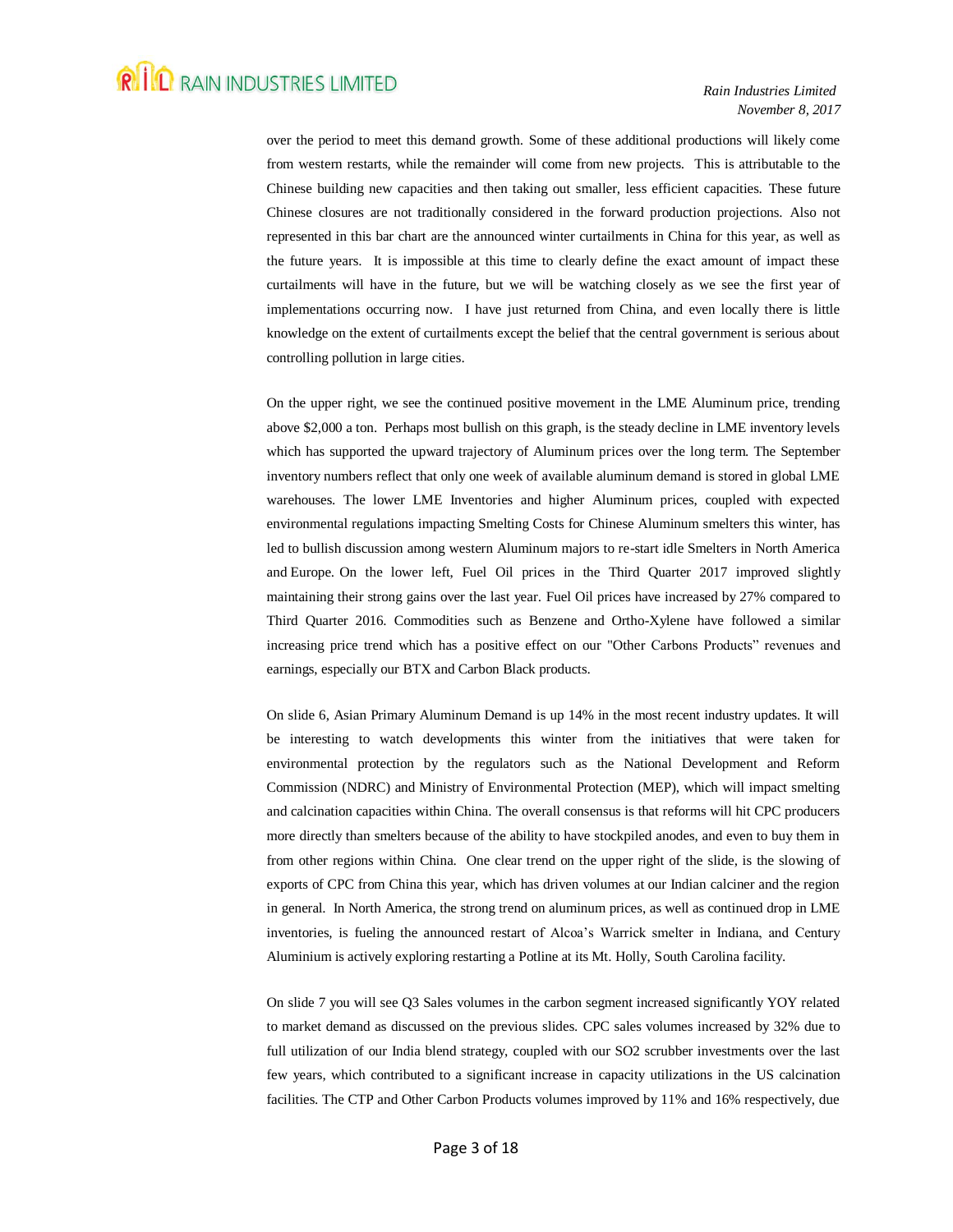to the ramp up at our Russian CTP plant Severtar, Carbores 3, and contributions from our other new projects which increased production throughput. Revenue from the carbon business in Third Quarter 2017 is ₹ 23.8 Billion which is 45.1% higher than corresponding quarter of the prior year. This is a result of increased realizations across all product categories, coupled with improved volumes in CPC, CTP and Other Carbon Products as well YOY. The Carbon business generated an EBITDA of  $\bar{\tau}$  6.3 Billion during Third Quarter 2017. This was achieved through the investments in our high-quality product lines and our aggressive cost cutting initiatives over the last year.

Turning to slide 8, the Chemical segment volumes were basically flat for the quarter but slightly improved revenues due to product mix related to moving away from traded products YOY. In total, Chemicals had revenues of  $\bar{\tau}$  4.42 billion in the Third Quarter 2017, 9.7% higher than corresponding quarter of the prior year and operating profit is  $\bar{\tau}$  0.13 Billion. The performance of the Chemicals Business was impacted by a few exceptional items during Q3 including a small fire incident at our Uithoorn, Netherlands facility impacting production and a prolonged outage of Anthracene/Carbazol production in Germany. This concludes the performance update on the Carbon and Chemicals segments and I will hand the call back to Jagan to address Cement business performance on slide 9.

- **N. Jagan Mohan Reddy:** Thanks Gerry. During Q3 CY17, there is a mixed trend in sales volumes in our Cement Business. There was an increase in volumes in certain markets such as Andhra Pradesh, Telangana, Tamil Nadu, Kerala, Goa and decrease in volumes in other markets such as Karnataka, Odisha, Maharashtra and Pondicherry. Overall Sales volumes increased by 4.8% and sales realizations decreased by 13.6%. The revenue from Cement business during Third Quarter 2017 was ₹ 2.19 Billion which is 9.5% lower compared to corresponding quarter of the prior year and Adjusted EBITDA was ₹ 0.27 Billion which is 59.2% higher compared to the corresponding quarter of the prior year mainly due to the decrease in cost of inputs and increased sales volumes. We are working towards reducing costs by various efforts, the largest of which was the installation of the Waste Heat recovery power plant at our Kurnool facility which is enabling the plant to produce approximately 7MW of electricity from the waste gases generated in the manufacturing process. All the electricity generated by this unit is consumed at the plant itself. Further, we have made Cooler upgradation in our Nalgonda Plant at a cost of ₹ 156 million to achieve energy efficiency. On a positive note, we have seen increased market demand compared to the previous quarter and anticipate this demand continuing throughout the year due to infrastructure and housing projects. Now I would ask Srinivas to update you on the financial position of the Company, Srinivas:
- **T. Srinivas Rao:** Thank you, Sir. A warm welcome to all the participants. Turning to slide 10, I would like to update you on the debt position of the Company. At the end of the Third Quarter of 2017, the Gross Debt is \$1,155 million including \$55 million of working capital debt. Due to the appreciation of the Euro against the USD, there is an increase in gross debt due to restatement of Euro denominated debt compared to year end 2016. Further, due to the additional working capital requirements driven by the increase in sales volumes and quotations of raw materials, the short term working capital borrowings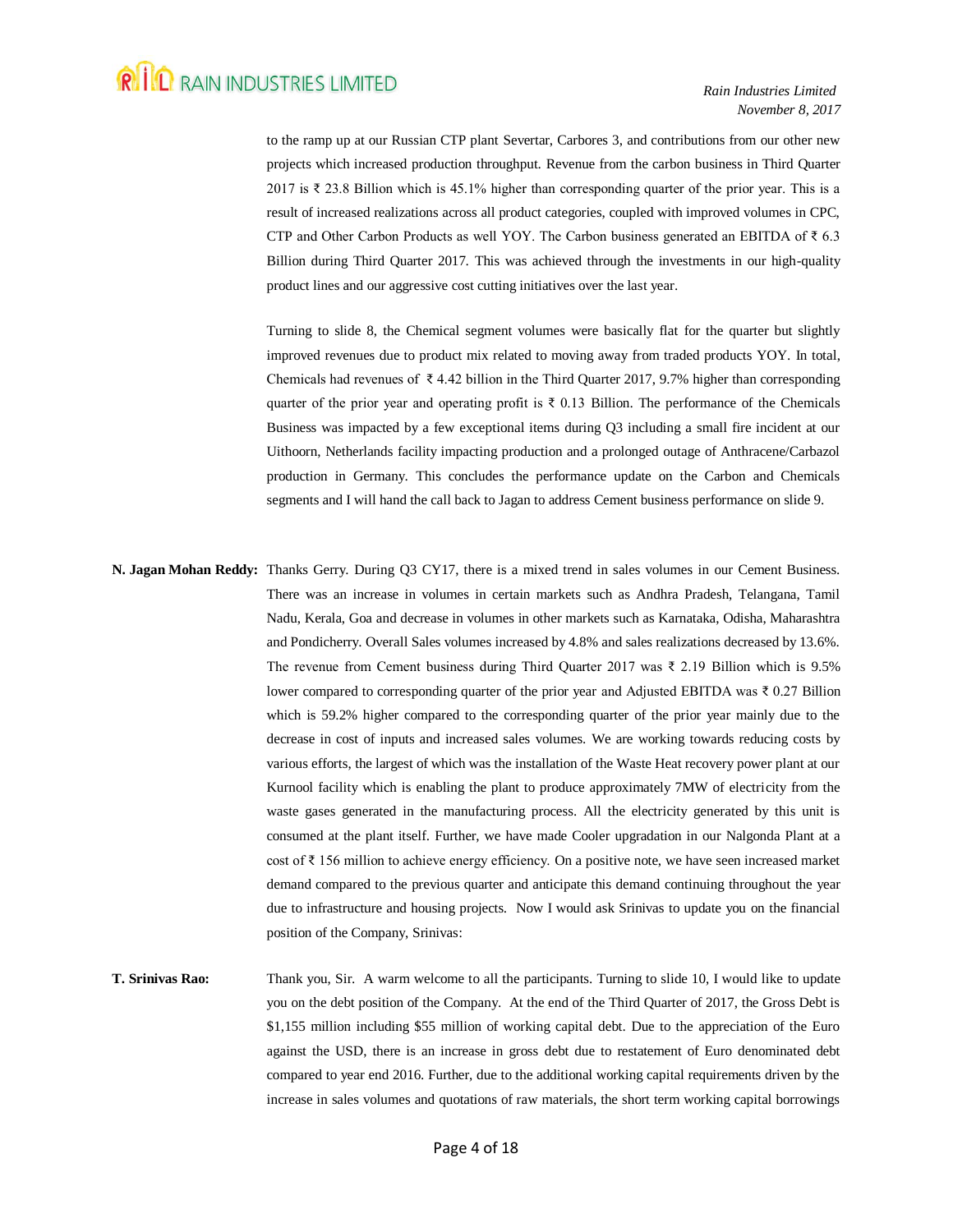increased to \$55 million, an increase of \$29 million compared to prior year. The net working capital has increased from US\$ 225 million as at December 31, 2016 to US\$ 323 million as at September 30, 2017. Due to the partial refinancing executed in March of 2017, the average interest rate is favorable compared to prior year. The results of the refinancing were positive in that we extended the first maturity date from December 2018 until January 2021 providing the Company ample time to continue exploring options for refinancing the remaining debt at an optimal price and extend maturity further. The Company ended the Quarter with a Net debt position of US\$ 976 million which is a slight increase compared to net debt as on December 2016; primarily related to the unfavorable Euro vs USD conversion rate and incurring of debt refinancing costs. With US\$ 159 million of cash on the balance sheet and unused credit limits of US\$ 100 million; the Company is comfortably placed to meet its obligations and continue to make the required investments to meet market demands. Thank you and I will now turn the call over to the operator for the questions and answer session, over to you operator.

**Moderator:** Thank you very much. Ladies and gentleman we will now begin the questions-and-answer session. The first question is from the line of Naresh Katariya from MoneyCurves Investments. Please go ahead.

- **Naresh Katariya:** Hi Sir. Congratulations. My question is on the broad cycle. One of the slides explained the aluminum cycle and I also believe we are in a secular growth cycle in aluminum. My question is how does it play for us if aluminum does well for the next five-ten years would carbon do well necessarily and how are the demand supply dynamics? I mean I do not see too many calciners or CTP plants coming worldwide so just wanted some color on how does carbon cycle play in tandem with the aluminum cycle?
- **Gerard M Sweeney:** Yeah, I think it is a good question. Thank you. When you say this aluminum does well for the next five-four plus years, realistically you would look at that and say if it has a reasonably robust price during the next five year cycle and increased demand during that time that would be a positive cycle for aluminum and that would be a positive cycle for carbon to feed aluminum as well. You know, with the weaker market that we came through in the last five years we saw lot of rationalization of both calcining as well as distillation assets over that time and so we would expect that would be anything that is bullish for aluminum production long-term even without regard to price is a positive and carbon consumption is therefore a positive for us given we produce the two main carbon inputs to the aluminum industry.
- **Naresh Katariya:** Thank you Sir. And my second question was on a question follow up on what was discussed on the AGM so there some discussion on logistics that what I understood that logistics is a very high cost for us and we are working to improve our efficiency on logistics so is that already come into play? Can you give us some color on what has happened? Is that contributed partly to the better results we are seeing and how is that expected to benefit us in future?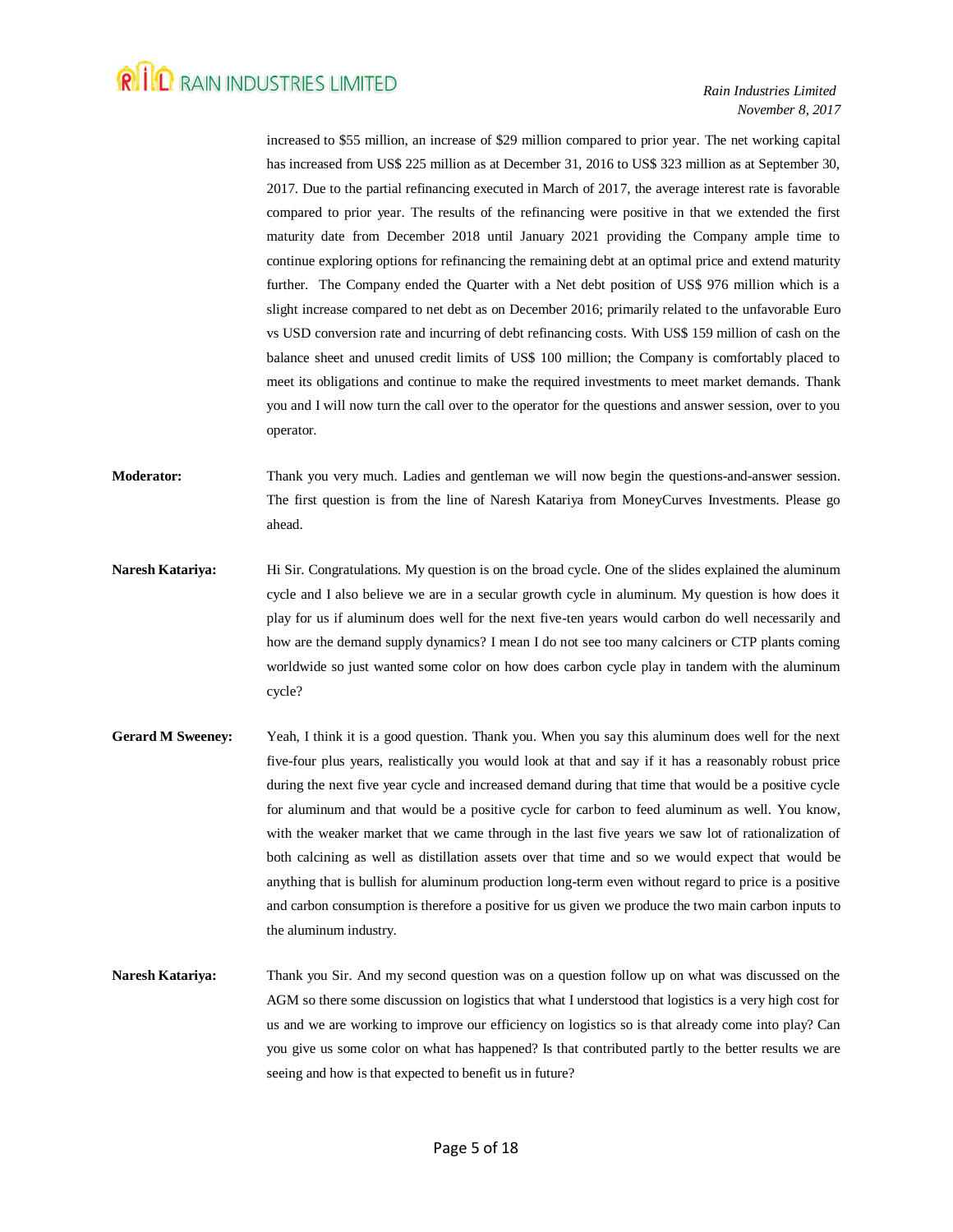- **Gerard M Sweeney:** Yeah, from the logistics angle, we have already seen an improvement in our logistics and by improvement to the specific, I mean rationalization in our cost when we refer to our cost cutting initiatives, logistics is a big part of that as well, but to tell you the truth from that perspective well we made good initial move from the logistics perspective, which have been some low hanging fruit for us and some good cost savings. We still feel that we are very much at the tip of the iceberg and what we can continue to do as the company to rationalize our logistics cost and drive better economics you know, globally for our logistics network.
- **Naresh Katariya:** So what could it be? Could it add some 0.5%, 1% or to shave off from our cost or any color on what exactly could happen because we ship a lot of it, lot of the CPC comes from US to India and some of the CTP moves worldwide what could realistically happen maybe can it add to?
- **N. Jagan Mohan Reddy:** We are expecting that at least the same should be at least about 5%. So in overall logistics cost we expect at least save of 5% of the cost and I think this year we should get to that number.
- **Moderator:** Thank you. We have the next question we have from the line of Pavan Ahluwalia from Laburnum Capital. Please go ahead.
- **Pavan Ahluwalia:** Yeah, my question is if we look at what is happening on the carbon product side, our margins on the carbon product are considerably higher than they have been historically. You previously guided to \$80 to \$100 normalized margins in the CPC side, we have not had a specific conversation about the CTP side but the overall carbon product per ton margin is a lot higher on that. My question is, is this sort of a new normal while you expect these margins to be able to sustain? Should we expect some reversion to the top of the range to which you would earlier guided which would be your \$100 ton and what are the factors that we should see if you do believe it will new normal what are the factors that we should be watching out for that may call this new normal the breakdown and see at revert to be in historic range?
- Gerard M Sweeney: We are clearly seeing a better margin from the product cycle essentially the stronger demand is driving better margins; however, when you refer to our comments and our focus we repeatedly stated that we have been able to achieve a new normal in essentially our business through cost rationalization and the new projects that we have executed to add better opportunities for us in our overall systems, be it CPC or Coal Tar Pitch and so with that said at this point, we have not necessarily feeling that we see recessions from our earnings opportunity; however, we do think that what we have been able to do in over the last two years with the projects that we have executed is essentially provides better margin opportunity which is the \$100 which you refer to that we have discussed on prior calls in targeting a higher normal margin plus on our products because of the opportunity of the markets is always be there and if we fall back to more traditional margin level, we feel that we are establishing a new normal for ourselves what is that unique margin can be in our businesses.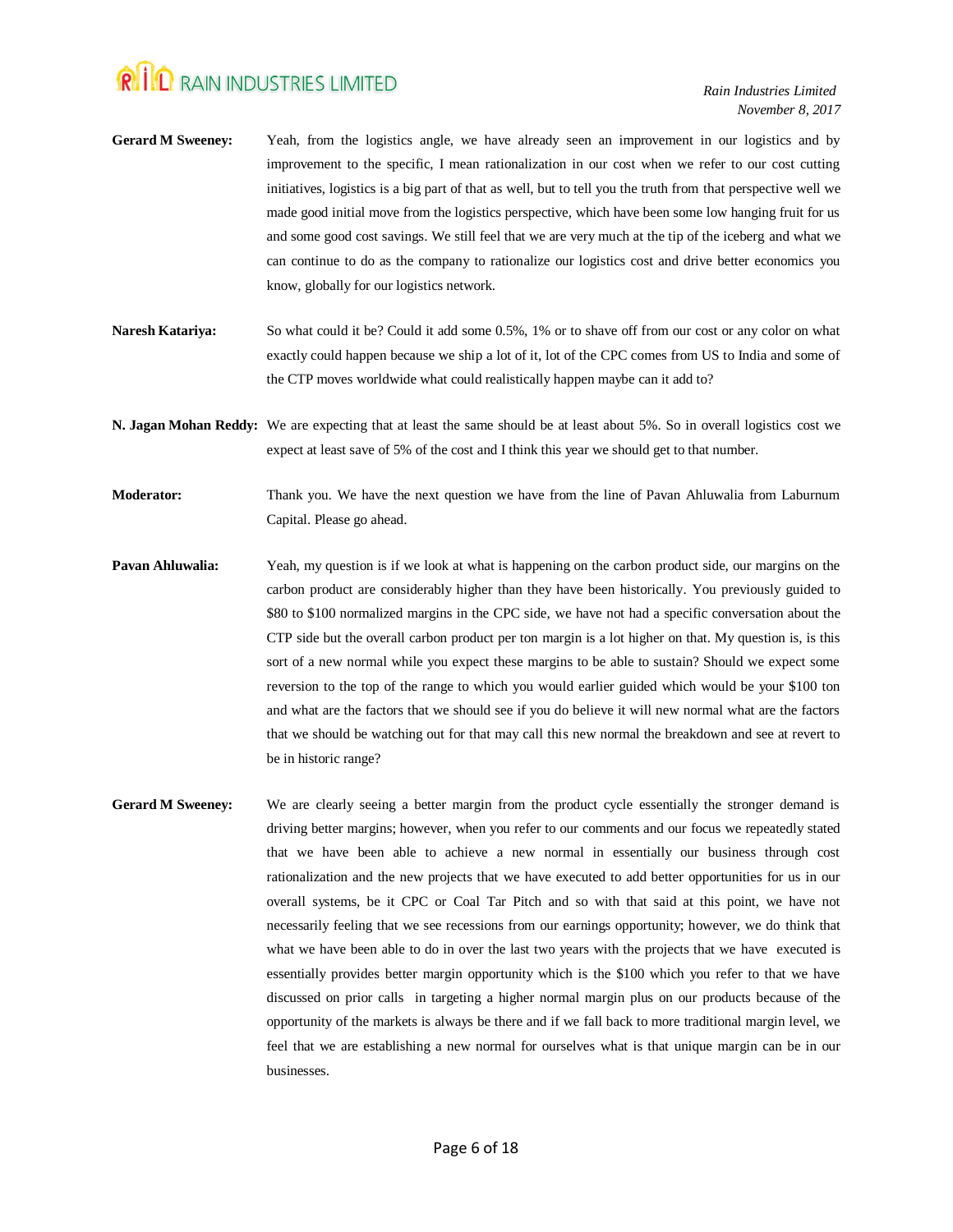*Rain Industries Limited November 8, 2017*

- **Pavan Ahluwalia:** What will be the factors to fall by what should be we watching for that with post the margin back we would just customer pressure or is it the competitors being able to work out a similar cost structure what would be?
- **Gerard M Sweeney:** Yes I think it is another good follow up. Realistically if you look at what the market situation has come up before as you see a down cycle from the aluminum side, we see less demand for carbon product then you have more competition for your customer base with cost offerings and such the natural cycle you would see with any product is really the signs of what is happening. As long as we are seeing a growth in demand for the carbon products meaning an increase in the production of aluminum worldwide then we will see an increased demand for our products and that will continue to be bullish for us moving forward. Here it cannot go back than what we stated but the rationalizations that we had in the industry over the last five years have gone a long way and the barriers to entry still exist that it will not be easy to necessarily ramp up production on the carbon side in order to delude a positive market situation.
- **Moderator:** Thank you. We have the next question from the line of Sanjay Jain from Motilal Oswal. Please go ahead.
- **Sanjay Jain:** Just wanted to get sense on this very strong performance on the carbon division so we have seen volume at 475Kt is this like on an annualized basis now what is the kind of volume we should be expecting because last year it was 1.64 million tons so can we see capacity utilization is going to 100%?
- **N. Jagan Mohan Reddy:** We expect the capacity utilization to rise substantially. We think somewhere we expect this year to be about 1.8 million tons and things are improving because as we have said the capex we have made in the last few years is actually helping us now to maximize production.

**Sanjay Jain:** Can you squeeze some more volumes next year?

- **N. Jagan Mohan Reddy:** We are trying to do everything possible and hopefully by end of next year or early 2019, we should have additional capacity that comes up online so that should help us in 2019 and going forward, because we plan to aggressively expand on the calcining capacity but we are also at the same time trying to see what are the unique advantages we can bring for calcining instead of just putting up the calciner so I think we have done that and I think we are working towards that so as we go forward you will see higher volumes at much lower cost of production.
- **Sanjay Jain:** Can I ask one more question on, if we see the average revenue of CPC about \$337 what I want to understand sense is that where are we in terms of our quarterly price negotiation and this realization versus how the spot market is? What is the gap there and also on the supply input side GPC pricing like are we seeing the impact of higher GPC price already in the P&L or there is coming and what it squeezing in the quarter?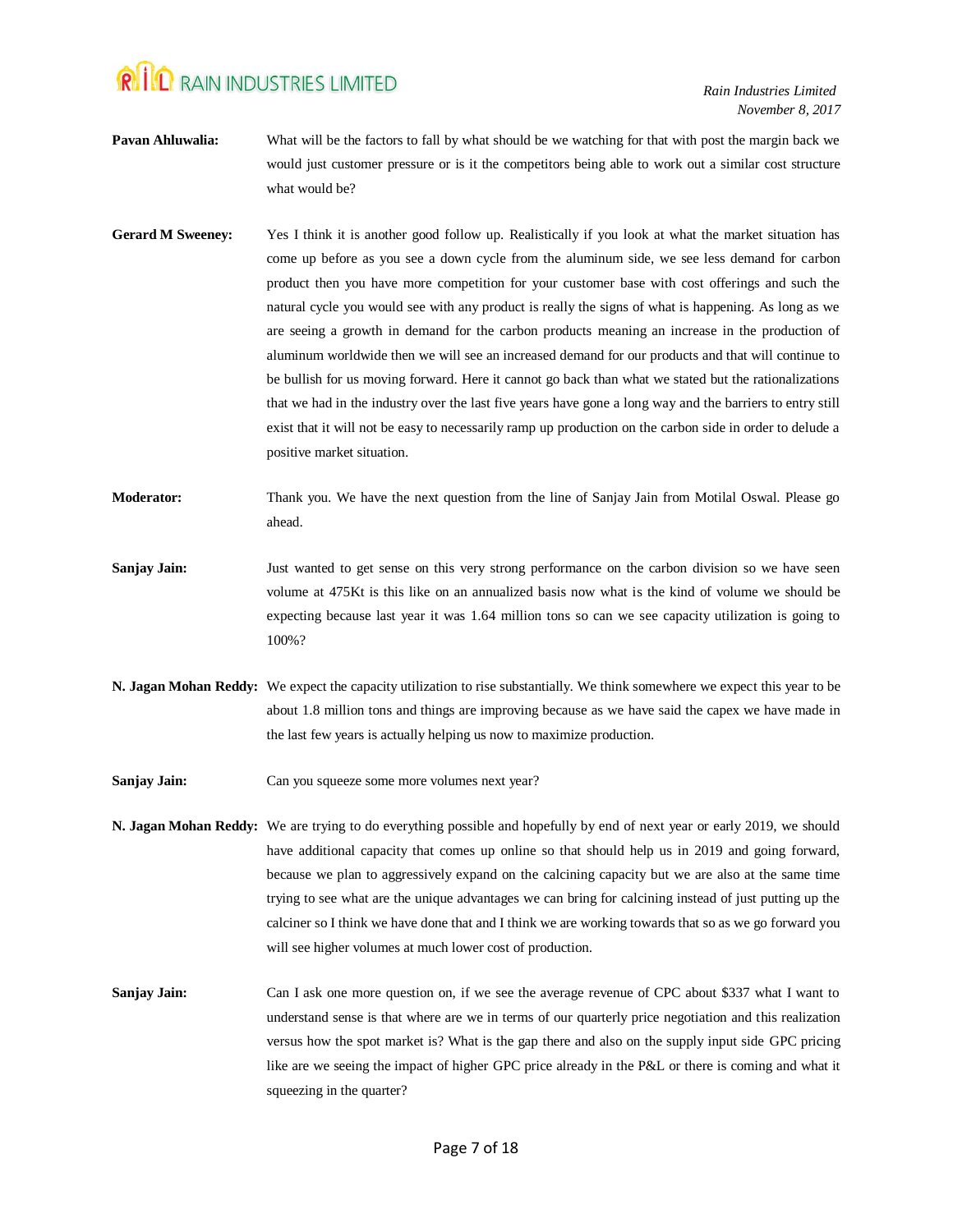**Gerard M Sweeney:** We are definitely, From a CPC perspective. prices have moved significantly this year, worldwide but really mostly led by Asia tightness is we talked about on prior calls that started back in the fourth quarter of 2016. So we have seen a rapid progression of price quarter-by-quarter to around 2017 so we are very pleased with that development as I said you know it is best driven really by tightness of availability of CPC. We are seeing the same type of progression on our coal tar pitch product as well pricing driven by high demand as well as tightness on coal tar availability where there is very similar in both products from a price progression perspective in 2017 to this point. Where the product differs a little bit is that we have seen a more rapid rise of coal tar prices in 2017 then we have GPC prices, but GPC prices have moved up and they have not moved as precisely and as distinctly as coal tar prices up due to overall tightness of coal tar coming from the steel industry. GPC prices; however are anticipated to move in the New Year; however, comfortable and confident that we are CPC prices will remain buoyant we are keeping an eye on where our GPC prices what in order to control them.

**Sanjay Jain:** Would you like to comment gap between our quarterly prices and the spot market?

Gerard M Sweeney: I am sorry our quarterly price and the spot market?

**Sanjay Jain:** Yes.

**Gerard M Sweeney:** There is very little spot CPC pricing that is done but obviously if you are looking for a cargo of CPC in a tight market situation then with rising prices you are paying a higher price than our quarterly negotiations I would expect overall but because our aluminum's reliance on CPC for productions very, very few producers buy on any spot basis. They may buy either occasional cargo here or there.

**Sanjay Jain:** Thank you.

- **Moderator:** Thank you. We have the next question from the line of Gunjan Kabra from Niveshaay. Please go ahead.
- **Gunjan Kabra:** Congratulations on the great set of numbers. I wanted to ask that last time we were of your opinion that few of our contracts would get renegotiated and the pricing might increase going forward for CPC particularly so how much has that happened in this quarter and how much do you expect to contract negotiation to help us in the next quarter?
- Gerard M Sweeney: We do not make specific comments on exactly how much prices have moved so I will just reiterate that the prices have moved significantly throughout the year. I would say it is we are moving in large chunks by easily a 20-25% in a given three to six month pricing cycle depending on the customer but how we expect it to continue What we are looking at is still strong demand. Again what will we do not expect that next year will necessarily continue to rise at the rate that it did in 2017 but with that said we do not necessarily expect that we will see weakness to the price either we just believe that the price increases will in all likelihood moderate that we are always careful not to make too much of a forward projection but I say at this point that is the overall feeling for 2018.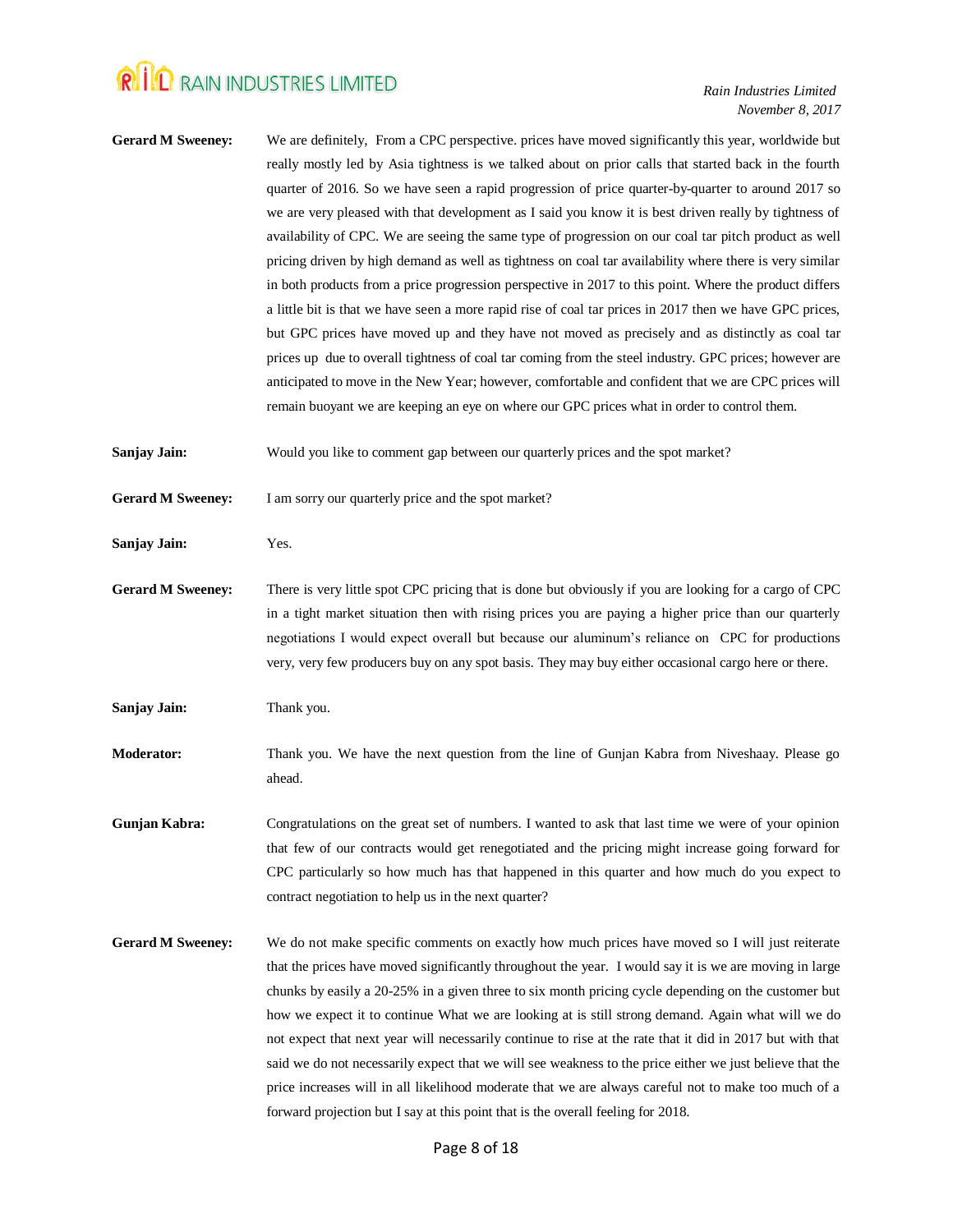| Gunjan Kabra:                      | Can you give me a sense on what percentage of our contractors still to be renegotiated that we may be<br>providing at earlier price that we provided in the contract and remains will be renegotiated any<br>percentage?                                                                                                                                                                    |
|------------------------------------|---------------------------------------------------------------------------------------------------------------------------------------------------------------------------------------------------------------------------------------------------------------------------------------------------------------------------------------------------------------------------------------------|
|                                    | N. Jagan Mohan Reddy: No, all contracts are not on a quarterly basis.                                                                                                                                                                                                                                                                                                                       |
| Gunjan Kabra:                      | Any sense of capacity utilisation?                                                                                                                                                                                                                                                                                                                                                          |
| <b>Moderator:</b>                  | Sorry, Mr. Kabra may I request you to join the question queue for any followups. Thank you. We<br>have the next question from the line of HR Gala from Finvest Advisors. Please go ahead.                                                                                                                                                                                                   |
| <b>HR</b> Gala:                    | I just wanted to know in this year calendar year how much would be the total capex?                                                                                                                                                                                                                                                                                                         |
|                                    | N. Jagan Mohan Reddy: We expect it to be about between \$50 and \$60 million.                                                                                                                                                                                                                                                                                                               |
| <b>HR</b> Gala:                    | And next year CY2018.                                                                                                                                                                                                                                                                                                                                                                       |
| N. Jagan Mohan Reddy: Same number. |                                                                                                                                                                                                                                                                                                                                                                                             |
| <b>HR</b> Gala:                    | Around same number.                                                                                                                                                                                                                                                                                                                                                                         |
|                                    | N. Jagan Mohan Reddy: Yeah, this is the routine maintenance but we may actually have because we are going to be investing<br>on the new calciner at Vizag so it may increase that is separate but the revenue stream, but general<br>capex and maintenance capex is about \$65 million.                                                                                                     |
| <b>HR</b> Gala:                    | So in addition to maintenance capex of \$50 to \$60 million, there will be Expansion Capex of \$65<br>million for the new CPC Plant in India.                                                                                                                                                                                                                                               |
|                                    | N. Jagan Mohan Reddy: Yes because those are revenue accruing projects.                                                                                                                                                                                                                                                                                                                      |
| <b>HR</b> Gala:                    | Thank you very much.                                                                                                                                                                                                                                                                                                                                                                        |
| <b>Moderator:</b>                  | Thank you. We have the next question from the line of Bhavesh Chauhan from IDBI Capital. Please<br>go ahead.                                                                                                                                                                                                                                                                                |
| <b>Bhavesh Chauhan:</b>            | Sir, Congratulations on a very good set of results. My question is we have seen a very strong results<br>of EBITDA per ton of close to INR 7,800 in the carbon product segment now you must be carrying<br>inventory lower cost coal tar oil and GPC from the previous quarter end and you have seen a sharp up<br>move in CPC and CTP prices so how much benefit from that we have gained? |

**N. Jagan Mohan Reddy:** We cannot comment on any specific information.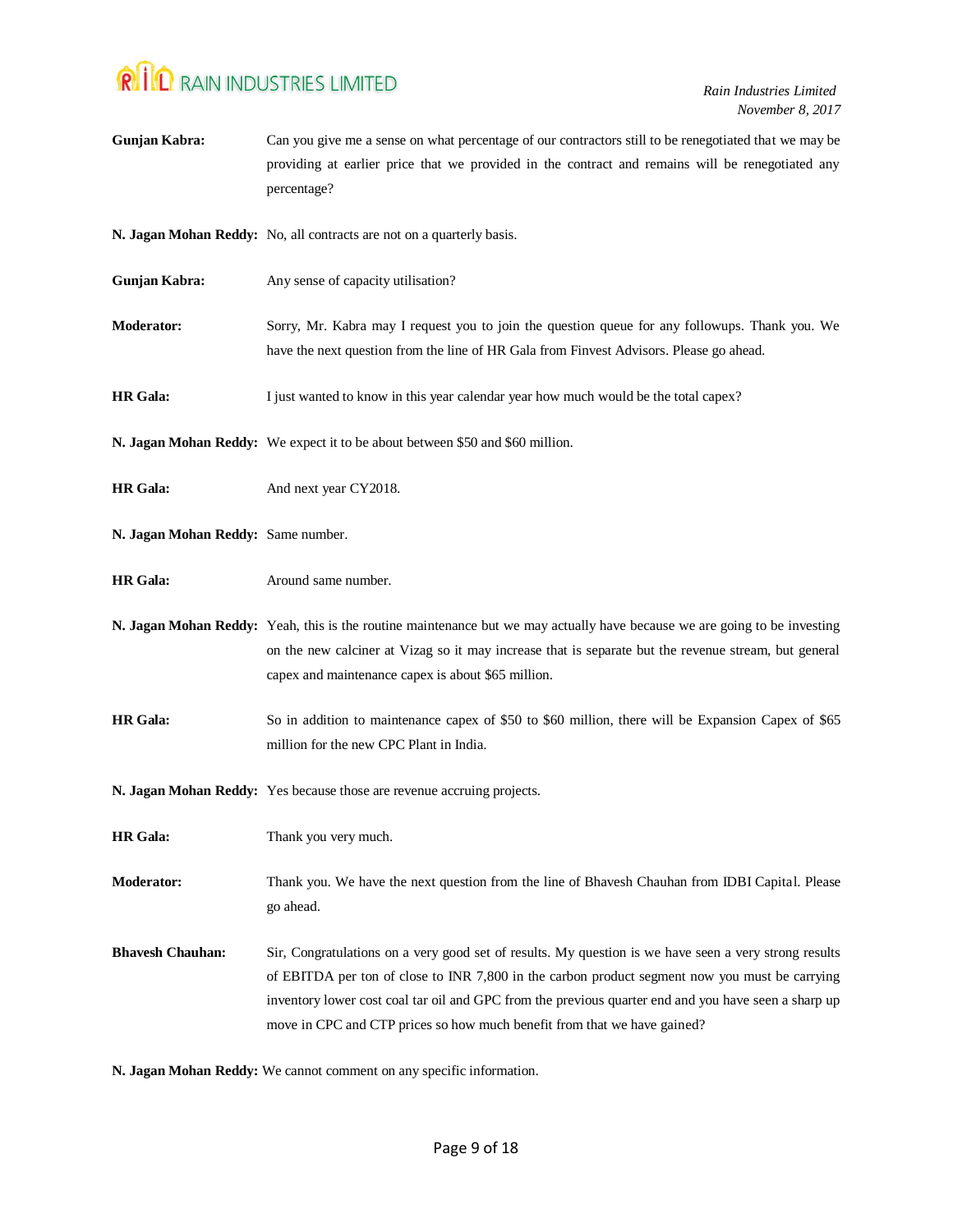| T Srinivasa Rao:          | No, inventories are always valued at cost and there will be some stock and like Mr. Gerry mentioned<br>the prices of finished products are moving up in the same way the prices of our raw materials also will<br>be moving up and not that they are stable.                                                                                                                                                                                                                                                                                                                                                                                                                                                                                                                            |
|---------------------------|-----------------------------------------------------------------------------------------------------------------------------------------------------------------------------------------------------------------------------------------------------------------------------------------------------------------------------------------------------------------------------------------------------------------------------------------------------------------------------------------------------------------------------------------------------------------------------------------------------------------------------------------------------------------------------------------------------------------------------------------------------------------------------------------|
|                           | N. Jagan Mohan Reddy Also, as per SAP, inventories are valued on moving weighted average basis.                                                                                                                                                                                                                                                                                                                                                                                                                                                                                                                                                                                                                                                                                         |
| <b>Bhavesh Chauhan:</b>   | Sir one more question have we seen demand from electrodes going up for our products which we I<br>think we sell around 5% of our total revenue from electrodes so are we seeing a very big jump from<br>that side?                                                                                                                                                                                                                                                                                                                                                                                                                                                                                                                                                                      |
|                           | N. Jagan Mohan Reddy: Yes actually we do supply our pitch to electrode market that is actually improving quite a bit.                                                                                                                                                                                                                                                                                                                                                                                                                                                                                                                                                                                                                                                                   |
| <b>Bhavesh Chauhan:</b>   | Ok. Thank you Sir.                                                                                                                                                                                                                                                                                                                                                                                                                                                                                                                                                                                                                                                                                                                                                                      |
| <b>Moderator:</b>         | Thank you. We have the next question from the line of Ghanshyan Binani from EMC Limited. Please<br>go ahead.                                                                                                                                                                                                                                                                                                                                                                                                                                                                                                                                                                                                                                                                            |
| <b>Ghanshyan Binani:</b>  | Good evening and congratulations for great results. I would just like to ask a question on the<br>Chemicals business division. What is the capacity utilization currently going on and since we have<br>huge drop in the EBITDA margins over here almost about 71% so you just elaborate a little bit on<br>that?                                                                                                                                                                                                                                                                                                                                                                                                                                                                       |
|                           | N. Jagan Mohan Reddy: Kris, our Chief Commercial officer sitting here and he will actually address that question.                                                                                                                                                                                                                                                                                                                                                                                                                                                                                                                                                                                                                                                                       |
| <b>Kris Vanherbergen:</b> | So there is a couple of elements that play into this quarter's performance for the chemicals business.<br>First of all this is somewhat of the seasonable business so many of the companies we supply to are<br>small entities, which take a seasonable break over the summer so the tradition is somewhat a weaker<br>quarter. This year we have a couple of one-off items one was an incident that we had in our facility in<br>Uithoorn Netherlands, so we took to some one-off items at the same time of course we continue to<br>look at further building also chemicals part of our business much in the same way as we see the<br>performance on the carbon side developing and that is actually one of the opportunities we see going<br>forward for the overall RAIN business. |
| <b>Ghanshyan Binani:</b>  | So there is a huge drop in the margins. Is because of volumes or how is it?                                                                                                                                                                                                                                                                                                                                                                                                                                                                                                                                                                                                                                                                                                             |
| Kris Vanherbergen:        | It is mainly the volume issue, price wise I would say it has been rather stable. Some elements of<br>course from a feedstock perspective is also playing as some of the petroleum prices are moving<br>upwards but it is a kind of mixed element that is contributing as well                                                                                                                                                                                                                                                                                                                                                                                                                                                                                                           |
| <b>Moderator:</b>         | Thank you. We have the next question from the line of Sanjay Nandi from Ratnabali Capital. Please<br>go ahead.                                                                                                                                                                                                                                                                                                                                                                                                                                                                                                                                                                                                                                                                          |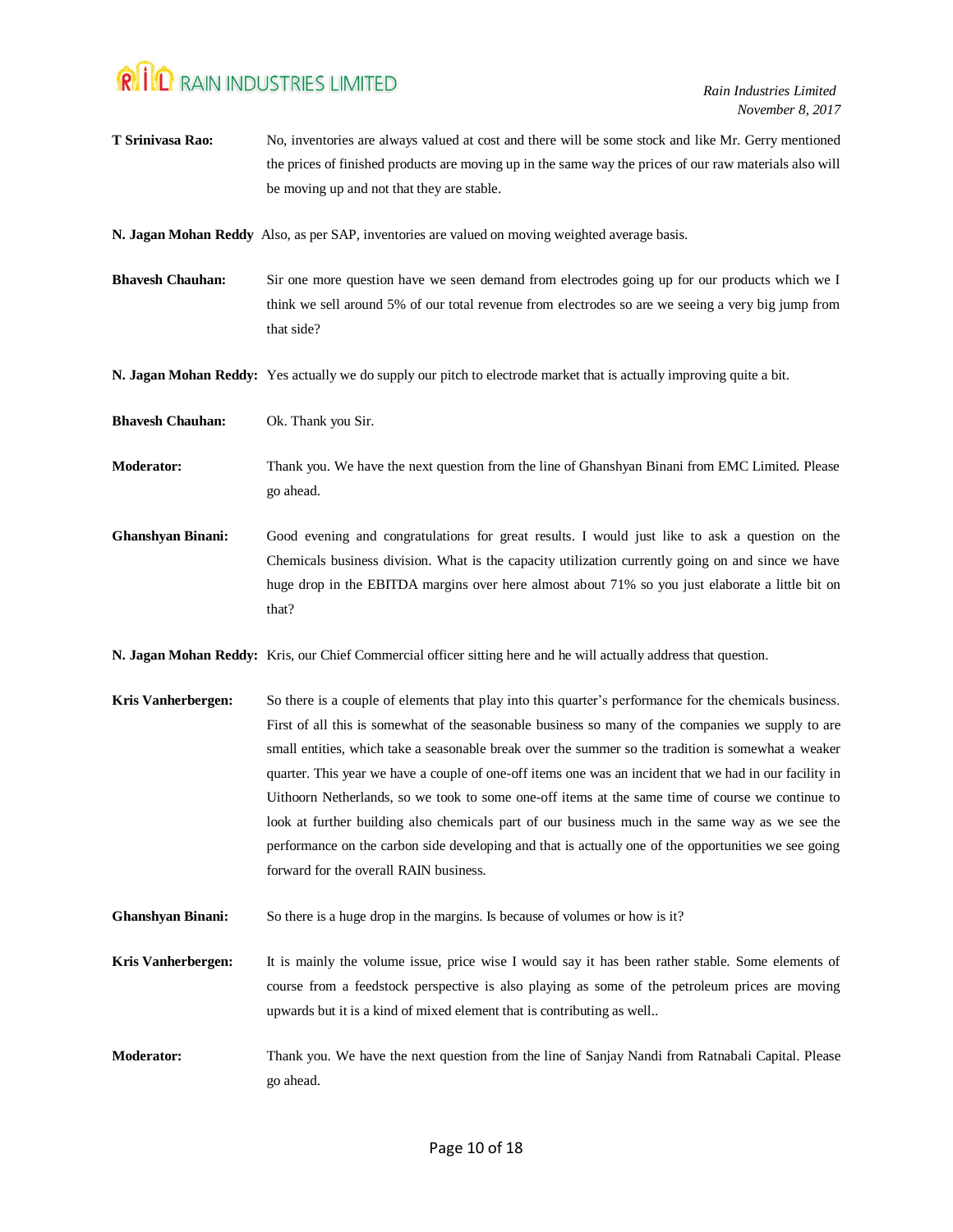| <b>Sanjay Nandi:</b>      | Good evening Sir. My question is on the Cement division like what is your outlook for the Andhra                                                                                                                                                                                                                                                                                                                                                                                                                                                                                                                |
|---------------------------|-----------------------------------------------------------------------------------------------------------------------------------------------------------------------------------------------------------------------------------------------------------------------------------------------------------------------------------------------------------------------------------------------------------------------------------------------------------------------------------------------------------------------------------------------------------------------------------------------------------------|
|                           | Pradesh and the Telangana housing markets as you had mostly placed in those markets?                                                                                                                                                                                                                                                                                                                                                                                                                                                                                                                            |
|                           | N. Jagan Mohan Reddy: It is the demand actually we expect 2018 to be quite bullish for the both Telangana and Andhra<br>markets because the especially elections coming in 2019, we expect there should be a strong pickup in<br>public spending for the housing sector and the other areas and as matter as I indicated in the call in<br>my opening remarks we actually saw some improvement in the demand patterns and we expect that it<br>continue going forward and especially 2018 it to be reasonably strong actually in 2018.                                                                          |
| <b>Sanjay Nandi:</b>      | What are the markets for Tamil Nadu and Karnataka and Kerala the deep south markets?                                                                                                                                                                                                                                                                                                                                                                                                                                                                                                                            |
|                           | N. Jagan Mohan Reddy: They actually are good. They have always been good but Tamil Nadu market though it has increased<br>it is somewhat weaker but Karnataka market also has been good but I think 2018 should be good from<br>all areas because hopefully I think 2018 should be good from all perspectives.                                                                                                                                                                                                                                                                                                  |
| <b>Sanjay Nandi:</b>      | Sir the Pet coke market is really booming so the pet coke what we use in the cement clinker is it the<br>same like that with the calcined pet coke what we produce here?                                                                                                                                                                                                                                                                                                                                                                                                                                        |
|                           | N. Jagan Mohan Reddy: No that is fuel grade petroleum coke that is equivalent to coal so that is different material that has low<br>ash so that is why they use that but no it is not the same material.                                                                                                                                                                                                                                                                                                                                                                                                        |
| Moderator:                | Thank you. We have the next question from the line of Sanjay Satpathy from Ampersand Capital.<br>Please go ahead.                                                                                                                                                                                                                                                                                                                                                                                                                                                                                               |
| <b>Sanjay Satpathy:</b>   | Sir my first question is that you have any kind of negative impact of the storm in Texas? That is one.<br>The second thing is that between Coal Tar Pitch and CPC we are seeing a better attraction in Coal Tar<br>Pitch it is in this quarter is anything specific because to Coal Tar Pitch versus CPC?                                                                                                                                                                                                                                                                                                       |
|                           | N. Jagan Mohan Reddy: See on the hurricane in Texas, we did have some impact. It did actually create some issues for our<br>power plant at our Lake Charles location and the power plant actually had to be shut down for almost<br>45 days so that had impacted operations and some revenue and we also had to operate one of our kilns<br>at a lower capacity because of various reasons so but it took us 45 days to come back so that resulted<br>in lower power generation and lower calcining operating capacity and now the plant is back in full in<br>operation. What was your second question please? |
| <b>Sanjay Satpathy:</b>   | My question is that between CTP and CPC we are seeing the coal tar pitch have been getting a better<br>price movement etc., so just wanted to understand the difference between the dynamics of both?                                                                                                                                                                                                                                                                                                                                                                                                           |
| <b>Kris Vanherbergen:</b> | Yeah, this is good question. The differential between both products is mainly due to the nature of the<br>products so the CPC has somewhat longer time where price differentials move to markets. This has to<br>do with longer logistical lines while for the coal tar pitch there is a more quick dynamic of                                                                                                                                                                                                                                                                                                  |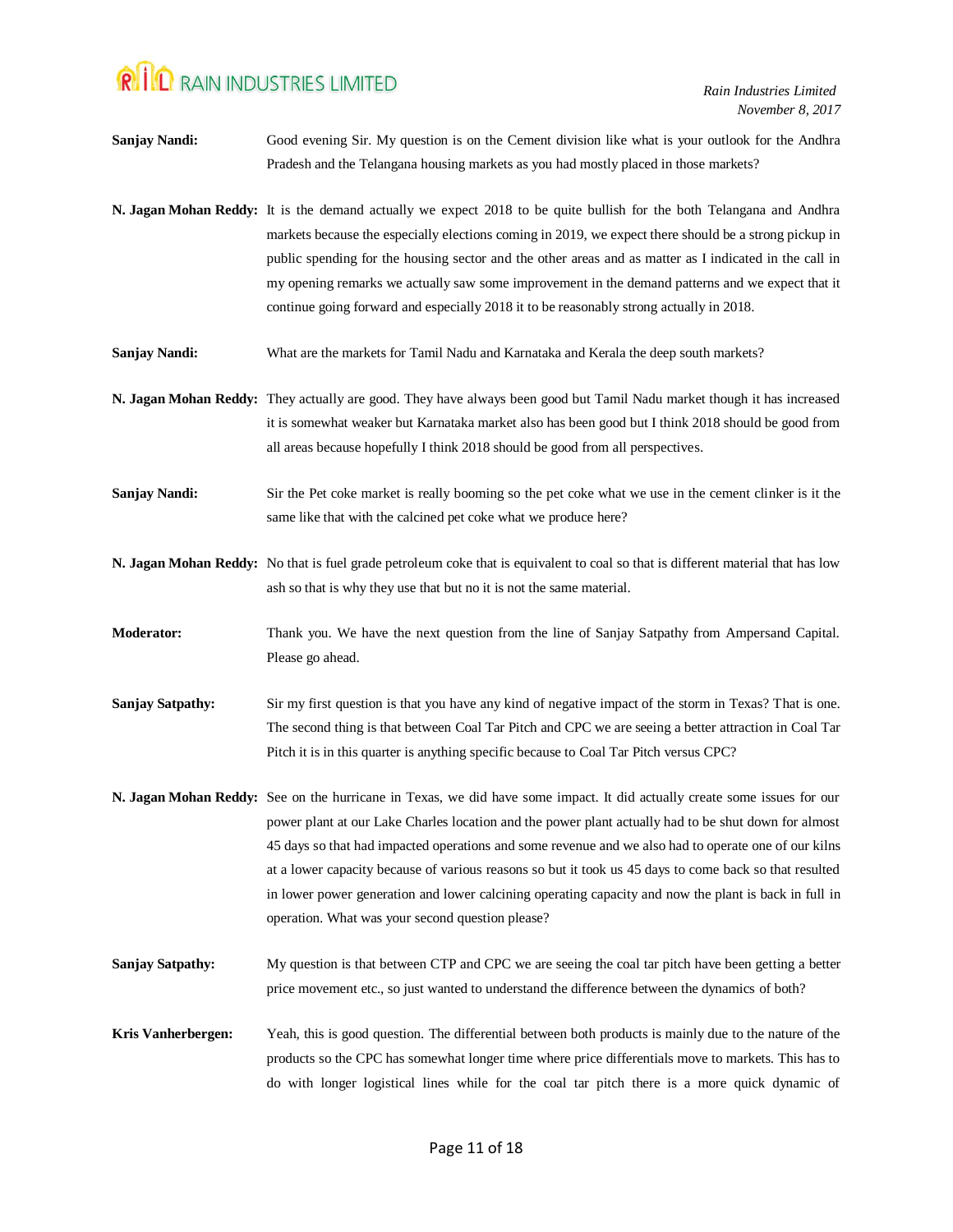transferring changes in the material to the end products, but essentially both are undergoing the same dynamics from the market perspective.

- **Moderator:** Thank you. We have the next question from the line of Dharmesh Rashthe from BMA Wealth Creators. Please go ahead.
- **Dharmesh Rashthe:** Congratulations on wonderful numbers. Pardon me for a question because I am very new to the company. I just want to understand the coal tar pitch is it byproduct of CPC?
- **N. Jagan Mohan Reddy:** No Coal Tar is a byproduct of the coke oven batteries from steel industry.
- **Dharmesh Rashthe:** Okay. So in the Vizag it will not be yet manufactured?
- **N. Jagan Mohan Reddy:** No we do not manufacture it in Vizag.
- **Dharmesh Rashthe:** From revenue what is the percentage of total revenue from needle coke in this quarter?
- **T. Srinivasa Rao:** Can you repeat the question again please?
- **Dharmesh Rashthe:** What is the percentage of revenue that we derive from sales of the needle coke in this quarter?
- **N. Jagan Mohan Reddy:** No we do not sell needle coke. It is only calcined petroleum coke. Needle coke goes in to the electrode market. That is a different product we do not make needle coke.
- **Dharmesh Rashthe:** Okay and what about phthalic anhydride from Belgium plant?
- **N. Jagan Mohan Reddy:** Phthalic anhydride we do produce and we do actually have customers there and actually we do sell that there.
- **Moderator:** Thank you. We have the next question from the line of Sudheer Mahajan from Spartan Investments. Please go ahead.

**Sudheer Mahajan:** Congratulations on your wonderful results. In the last AGM, we had spoken that you will be cutting down the raw material cost by a new process of buying high sulfur raw material and the saving of \$40 to \$50. Has that happened?

**N. Jagan Mohan Reddy:** We are actually working and that is always our effort is to reduce raw material cost but what has happened in the last few months we are seeing there is a quite a bit of demand for the green petroleum coke. The cost has generally increased but due to our ability to use lower cost and exotic raw materials, we were able to actually control the cost of raw materials compared to the competitions. I think that has helped us because of our investments into flue gas desulfurization systems and our ability to blend materials has actually helped us to reduce the cost but we may not see because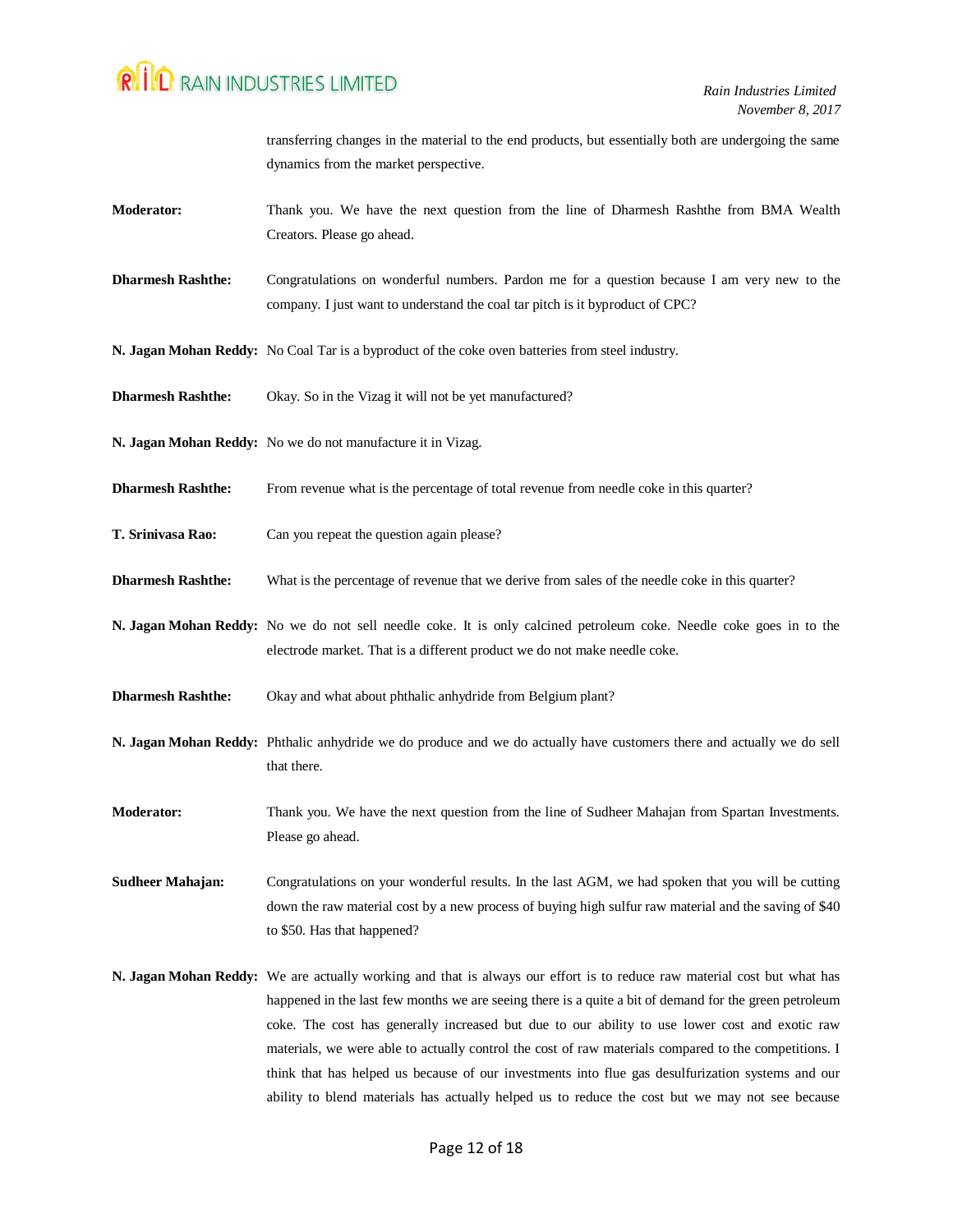generally the raw material prices have increased so we actually are yes overall I think we are actually working and I think we have come to a certain we have been able to reduce the cost.

| Sudheer Mahajan: | Yes but when would you be able to replace the low sulfur with the high sulfur raw material? |
|------------------|---------------------------------------------------------------------------------------------|
|------------------|---------------------------------------------------------------------------------------------|

- **N. Jagan Mohan Reddy:** No you cannot completely replace but what you can do is you can process higher sulfur cokes because lot of customers do take higher sulfur cokes but the ability to process them itself is an issue without sulfur dioxide scrubbers. Since we have them we can process the higher sulfur cokes.
- **Moderator:** Thank you. We have the next question from the line of Kalpesh Gothi from Veda Investments. Please go ahead.
- **Kalpesh Gothi:** Good evening Sir. Congratulations for great set of number. Sir one question on the how much be this point of margin we have saved due to cost optimization?
- **N. Jagan Mohan Reddy:** We think we have, I would say that in this results probably that cost optimization may be equivalent to about 7-8% in this year.
- Kalpesh Gothi: So can it be more scope for in future we can do more?
- **N. Jagan Mohan Reddy:** Yes please. That is always an exercise and actually that is part of our budget every year on how much Opex, Capex and Comex savings we can do so that be or that is part of our every year budget also so we continue to look at various ways to reduce cost.
- **Kalpesh Gothi:** The last question what is our maintenance capex?
- **N. Jagan Mohan Reddy:** As we said about \$50 to \$60 million per annum.
- **Moderator:** Thank you. We have the next question from the line of Saumil Mehta from BNP Paribas Mutual Fund. Please go ahead.

**Saumil Mehta:** Thanks for the opportunity. Sir will it be possible for you to take a wild guess what is the kind Calcination capacity closures from China, which would have occurred on the last six to nine months and going forward, do you believe China can be a net importer of CPC and Calcination?

**N. Jagan Mohan Reddy:** We cannot comment on how much shutdowns there were but we think that their capacity reduction during this winter period starting November 15 till about end of March, we do expect that there will be a reduced operating capacity because of the environmental requirements imposed by federal government. But we think that China is kind of is importing calcined petrol for the first time to the extent what we understand is yes they are importing calcined petroleum coke into China. So we do see that.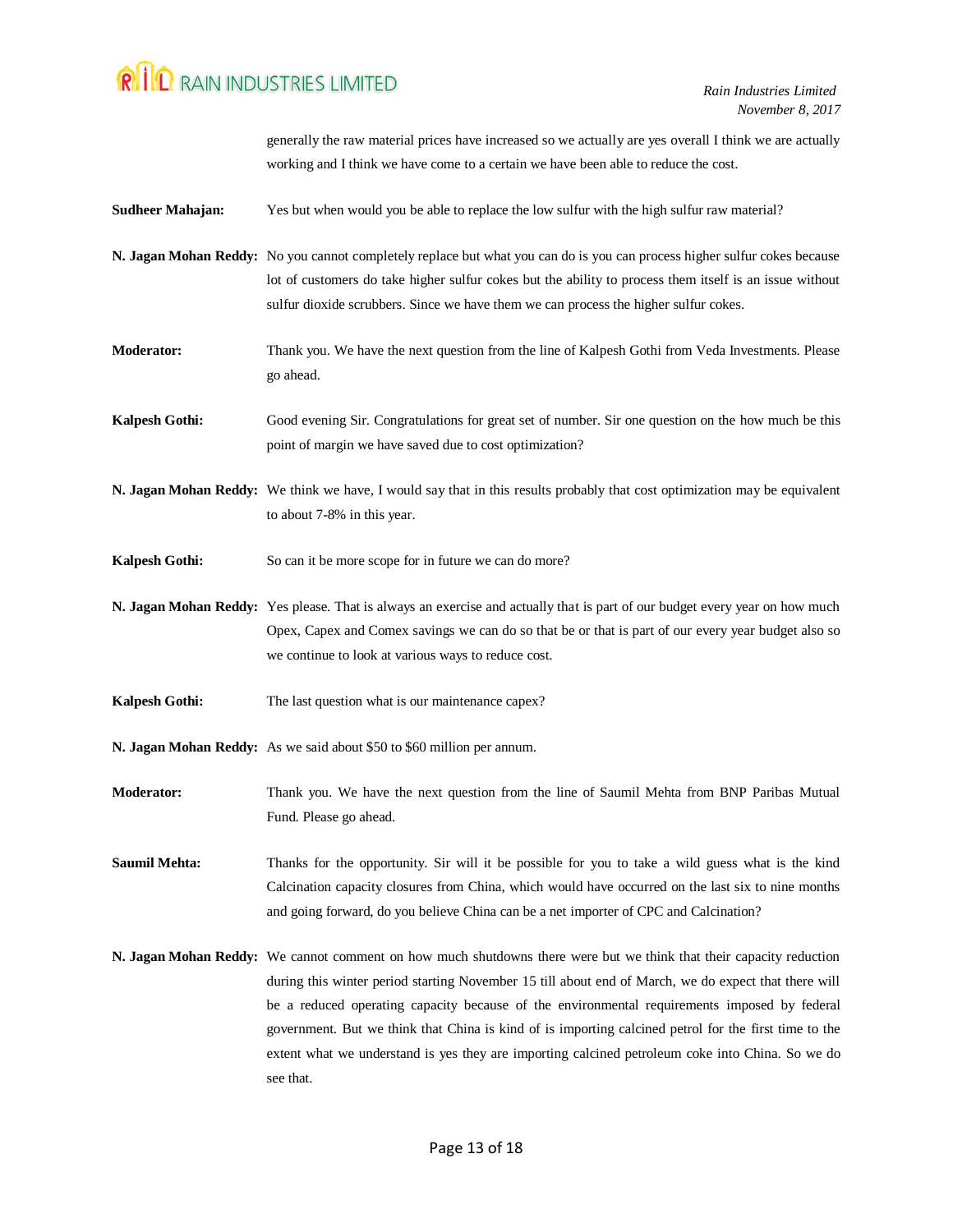- **Saumil Mehta:** What is the kind of capacity China would be having in terms of calcination if you have to take a wild guess?
- **N. Jagan Mohan Reddy:** I would say about almost 55% of the world capacity is actually in China and with about 2,000 calciners I think so.
- **Saumil Mehta:** Okay. My second question is that with respect to your long-term margins while you commented that you were seeing a structure upwards what I want to understand what will it take be it in terms of efficiency measures or maybe raw material cost savings that we want to take margins moving up to may be in lot of funds even \$200 like what you saw in some of the other commodities like graphite electrodes like there has been a structural upturn much higher than the long-term average could a similar situation come in the CP coke or it will CTP market?
- **N. Jagan Mohan Reddy:** Yes we are generally seeing improvement and we think that hopefully we expect and we think that this maybe the new normal but we cannot comment on those things at this point on time may be we have to see few more quarters to just comment on that, but I think the price, the margin improvement what we have seen maybe actually there for a little longer time but at this point of time we cannot comment on that.
- **Moderator:** Thank you. We have the next question from the line of Kunal Banerjee from Brigade Capital Management. Please go ahead.
- **Kunal Banerjee:** Actually just on the previous question, I wanted to revisit with that with a few hard numbers and I think in 2011 before you acquired RÜTGERS you used to report the CPC business as a standalone business and I think back then if you look at your price realization on CPC with about 585 a ton GPC price and this is a blended price of 3% sulfur and 1% sulfur was about 270 and your EBITDA per ton was close to 160 a ton and all in dollars and the LME back then was about 2300 so when we look at it today LME is at 2100 and you seem to be in an up cycle here again so the question I have is, is there any structural impairment since or anything to do with the industry that would prevent you from recapturing margin levels of the type we saw in 2011? Anything to do with the industry or your own system, I would actually argue that your system is more efficient today given the India blend strategy as well as the flue gas desulfurization capabilities. But can you just qualitatively compare today's situation with 2011?
- **N. Jagan Mohan Reddy:** Thanks Kunal. I think you have asked the question and you have addressed it also. So we agree that you think, yes may be Gerry you can address that?
- Gerard M Sweeney: Yes sure Kunal, I think you hit the nail on the head. I think to quickly answer is no, we don't see anything that prevents us. Obviously our price realizations compared to 2011 have not approached the level of 2011 but neither our costs and so if you look it is our full intention that much like 2011 where we had a tight GPC market position we have better flexibility and better resilience in our system to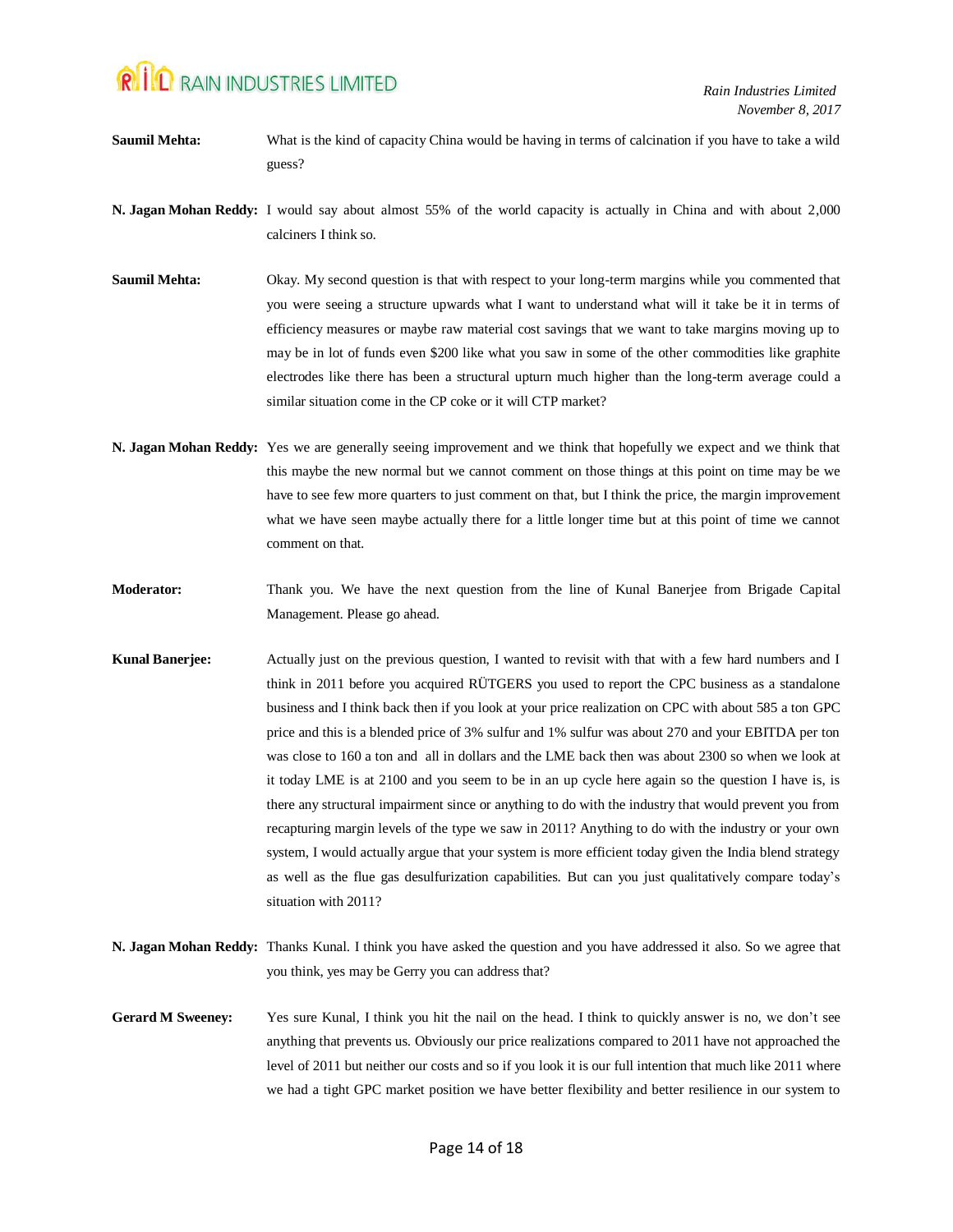cost them we had back in that day so it is our expectation that we should be able if the market parameters continue to be short overall about CPC that we continue to see a tight market that we do believe we can return to those margin levels.

**Kunal Banerjee:** Thank you.

**Moderator:** Thank you. We have the next question from the line of Aditya Wagde from Equitas. Please go ahead.

**Aditya Wagle:** As far as our CTP realizations, I am looking I think this quarter we did about \$600 per ton approximately so I think this is much higher than what we had anticipated can you just comment on that?

**Kris Vanherbergen:** Coal tar pitch is of course following to the large extent the same dynamics as with CPC. So we have a strong demand from various sectors we are supplying, I think some of you have already mentioned demands from electrode business and also aluminum of course where the same strong growth we see with China declining from the market as we see on the CPC side. So additional to that also the supply coal tar is limited in volumes to here there is a strong environment that supports the prices.

**T. Srinivasa Rao:** And the pitch also includes Carbores which is the high value product

**Kris Vanherbergen:** Pitch there are various grades of pitch that we produce of course many of which go into the aluminum business but also in to the steel and as rightly indicated also going into specialty applications including lithium batteries.

**Moderator:** Thank you. We have the next question from the line of KR Reddy from Mergers India Info. Please go ahead.

- **KR Reddy:** Congratulations for a very good set of numbers and especially this created huge investor wealth. My first query is when is the next credit rating is due and what actions company is taking to improve the credit rating? And the second query is what percentage of sales currently come from eco-friendly growth industries?
- **N. Jagan Mohan Reddy:** First is on the credit rating, we are evaluating options to refinance our balance debt that is 2021. We may do it in the next one or two quarters. So as part of the refinancing we will be approaching the credit rating agencies and hopefully there should be an upgrade. Eco-friendly means we actually feel ourselves that our company itself is a carbon neutral company because we actually supply mainly to the aluminum industry, which can be recycled infinite number of times whatever was produced 300 years back still remains that is one thing and we do also supply specialty products such as an Novares and all these products, which actually go into the tyre industry, which actually reduce the resistance and actually improves the mileage so these are certain things what we do that does support the green industry. We also produce cogeneration from instead of burning fossil fuels we actually use the flue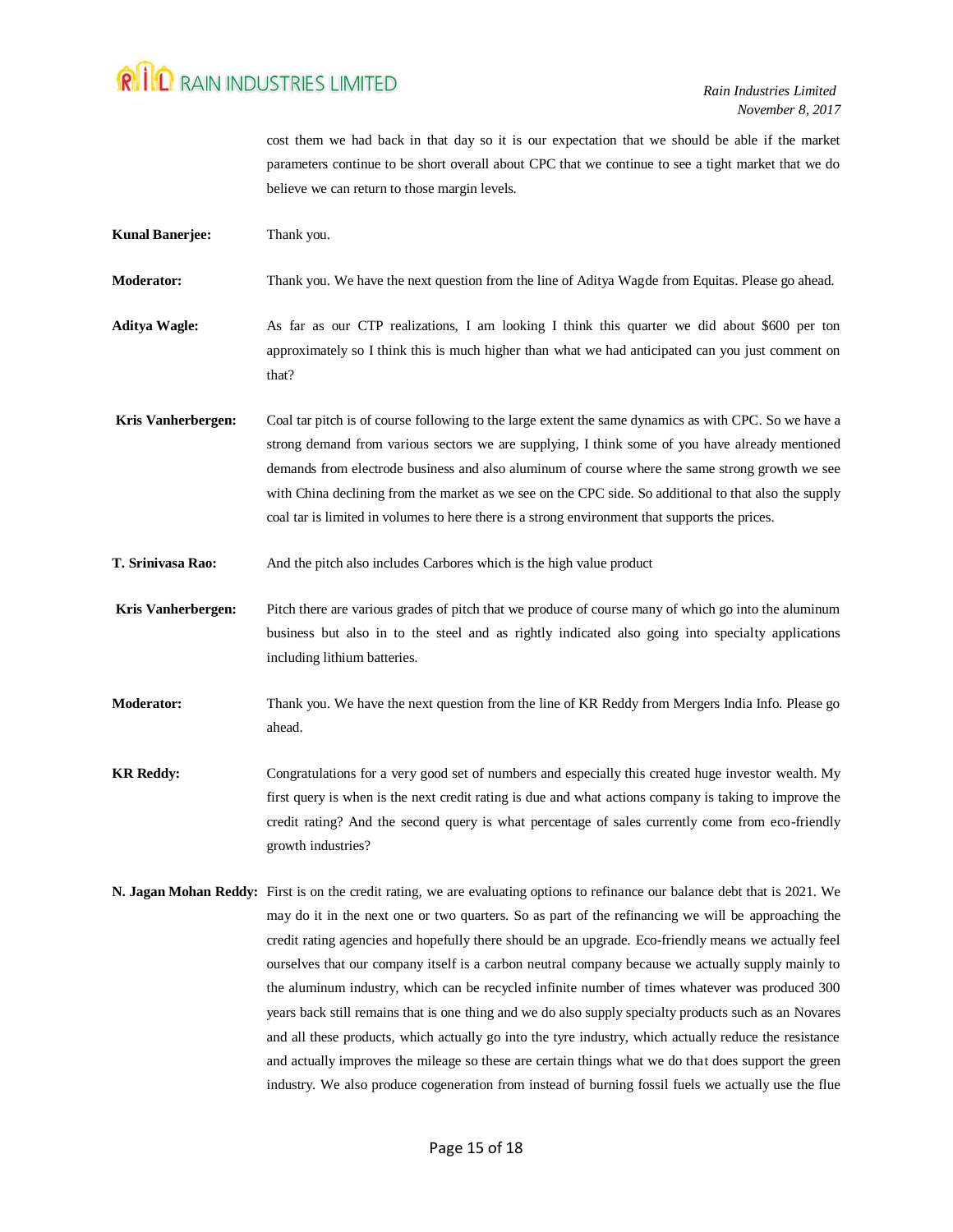gases evolve during the calcinations equivalent of 125 megawatts of power so we think are a carbon neutral kind of company.

- **KR Reddy:** Last question if Trump administration able to reduce corporate taxes do we get good benefit or how you see that?
- **N. Jagan Mohan Reddy:** Yes it should benefit us because it is almost, I do not know to what level they will reduce but whatever they reduce should benefit us to a great extent.
- **KR Reddy:** Appreciate and best of luck.
- **Moderator:** Thank you. We have the next question from the line of Akhilesh Kumar an Individual Investor. Please go ahead.

**Akhilesh Kumar:** Congratulation to the entire team for a wonderful performance. Sir I have one question regarding do we have know-how or are we working towards that to develop and what material which is used for lithium ion batteries, some companies like say Himadri or other Japanese companies are looking for lithium ion batteries?

- **Kris Vanherbergen:** This is one of the product lines, which we have under the carbon segment so when you produce the lithium batteries, they also have anodes much like in the aluminum industry and these anodes consume coatings for which we are evolved leader. It is one of the very high growth areas that we service and the growth rate here that we have seen this year was in the range of 60% to 70% in line with electric vehicle development.
- **Akhilesh Kumar:** Thank you. That is helpful, and one last question I have. How we see the aluminum demand mostly coming from India and Gulf nations in the future? Do we have any plan to setup any CTP plants over here in India because I see here only one major player is there?

**N. Jagan Mohan Reddy:** At this point of time we have not made any decision, so as soon as the Board approves anything we will notify the stock exchanges and we keep you informed.

**Moderator:** Thank you. We have the next question from the line of Himanshu Shukla an Individual Investor. Please go ahead.

- **Himanshu Shukla:** My question is about the spread, spread between GPC, your green coke and your end product CPC so can you elaborate in terms of what current spread we are enjoying here compared to say a quarter back?
- **N. Jagan Mohan Reddy:** It has improved but we cannot give any specific numbers of any particular products but all I can say with that improved compared to before.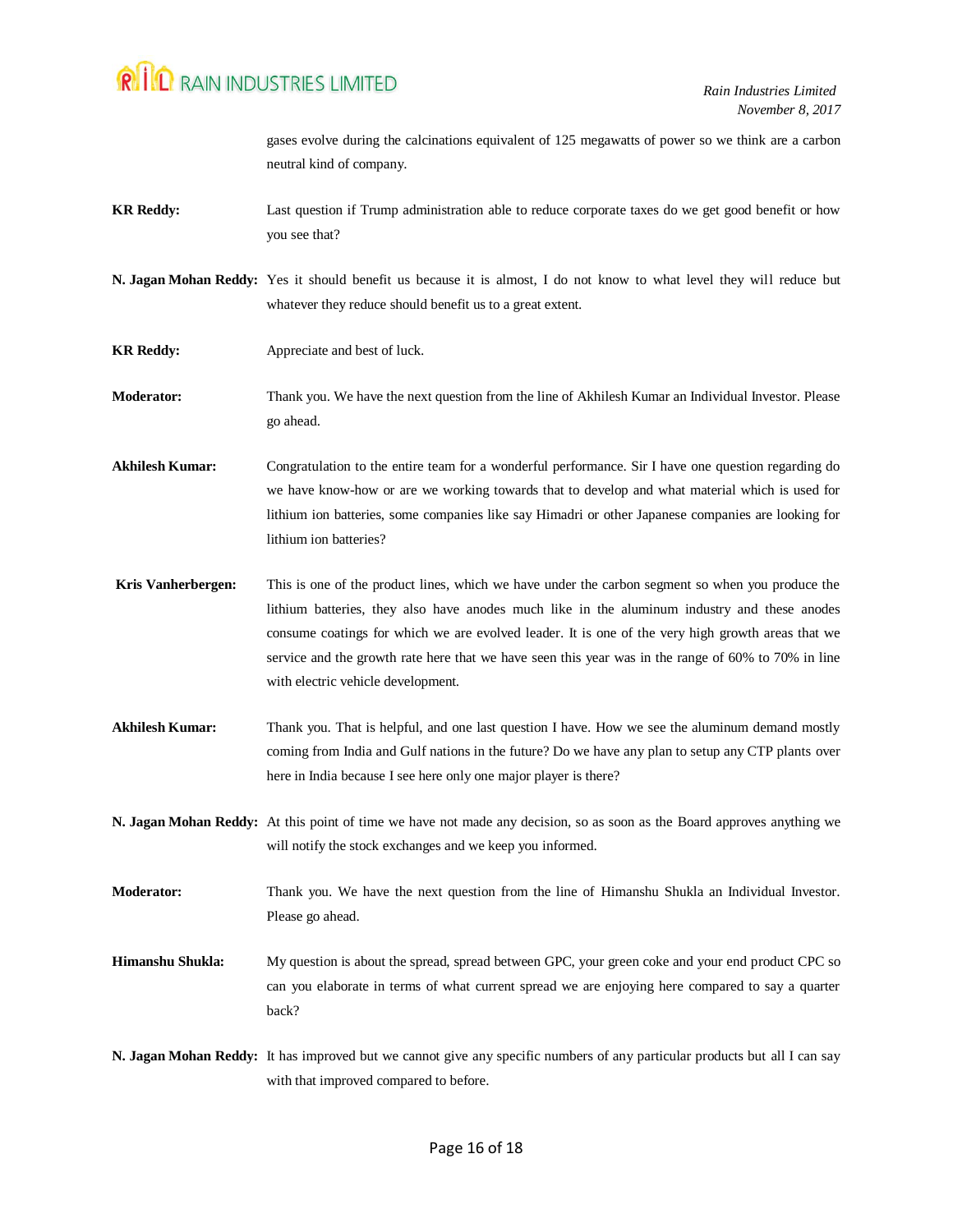| Himanshu Shukla:          | Thank you.                                                                                                                                                                                                                                                                                                                                                               |
|---------------------------|--------------------------------------------------------------------------------------------------------------------------------------------------------------------------------------------------------------------------------------------------------------------------------------------------------------------------------------------------------------------------|
| Moderator:                | Thank you. We have the next question from the line of Raghu Garmilla as an Individual Investor.<br>Please go ahead.                                                                                                                                                                                                                                                      |
| Raghu Garmilla:           | Thank you. My question is regarding the pet coke market essentially with the increase in the LNG<br>Asia prices and the shot up of the pet coke gasification plants of some big players do you see a<br>tightness in the pet coke markets going forward and it affecting our business in any other way?                                                                  |
|                           | N. Jagan Mohan Reddy: No it will not impact us because that is all fuel grade market and we are actually in anode grade<br>market that so that will not impact us.                                                                                                                                                                                                       |
| <b>Moderator:</b>         | Thank you. We have the next question from the line of Jinesh Sanghvi from Principal Mutual Fund.<br>Please go ahead.                                                                                                                                                                                                                                                     |
| <b>Jinesh Sanghvi:</b>    | Can you share the volume guidance for CT Pitch as well, I guess CPC you said 1.8 million tons?                                                                                                                                                                                                                                                                           |
| <b>Kris Vanherbergen:</b> | So we produce about 650,000 tons of coal tar pitch annually.                                                                                                                                                                                                                                                                                                             |
| <b>Jinesh Sanghvi:</b>    | 650,000 tons and what is the max that we could reach in terms of our volumes on the carbon side<br>overall like if I have to look at the run rate we have moved from 0.75 million tons to 0.83 million tons<br>on the carbon side so what is the overall maximum volume that we could reach at our full blown<br>capacity?                                               |
| T Srinivasa Rao:          | At the current capacity, we may not increase beyond the current level but we announced two<br>expansion projects the CPC plant in India and the debottlenecking of our petro tar facilities in Europe<br>so unless they start operating we cannot increase it beyond from the current level. We are operating<br>all our clients at optimum level at this point of time. |
| <b>Moderator:</b>         | Thank you. The next question is from the line of Sarvesh Shenai as an Individual investor. Please go<br>ahead.                                                                                                                                                                                                                                                           |
| <b>Sarvesh Shenai:</b>    | What is the current debt level stands at consolidated basis?                                                                                                                                                                                                                                                                                                             |
| T Srinivasa Rao:          | As we already indicated the consolidated debt is in the press release. The gross debt is about \$1,155<br>million and the net debt is as on September 30, is \$976 million.                                                                                                                                                                                              |
| <b>Sarvesh Shenai:</b>    | And what is your current working capital days right now?                                                                                                                                                                                                                                                                                                                 |
| T Srinivasa Rao:          | Current working capital debt is about \$55 million.                                                                                                                                                                                                                                                                                                                      |
| <b>Sarvesh Shenai:</b>    | In terms of days.                                                                                                                                                                                                                                                                                                                                                        |